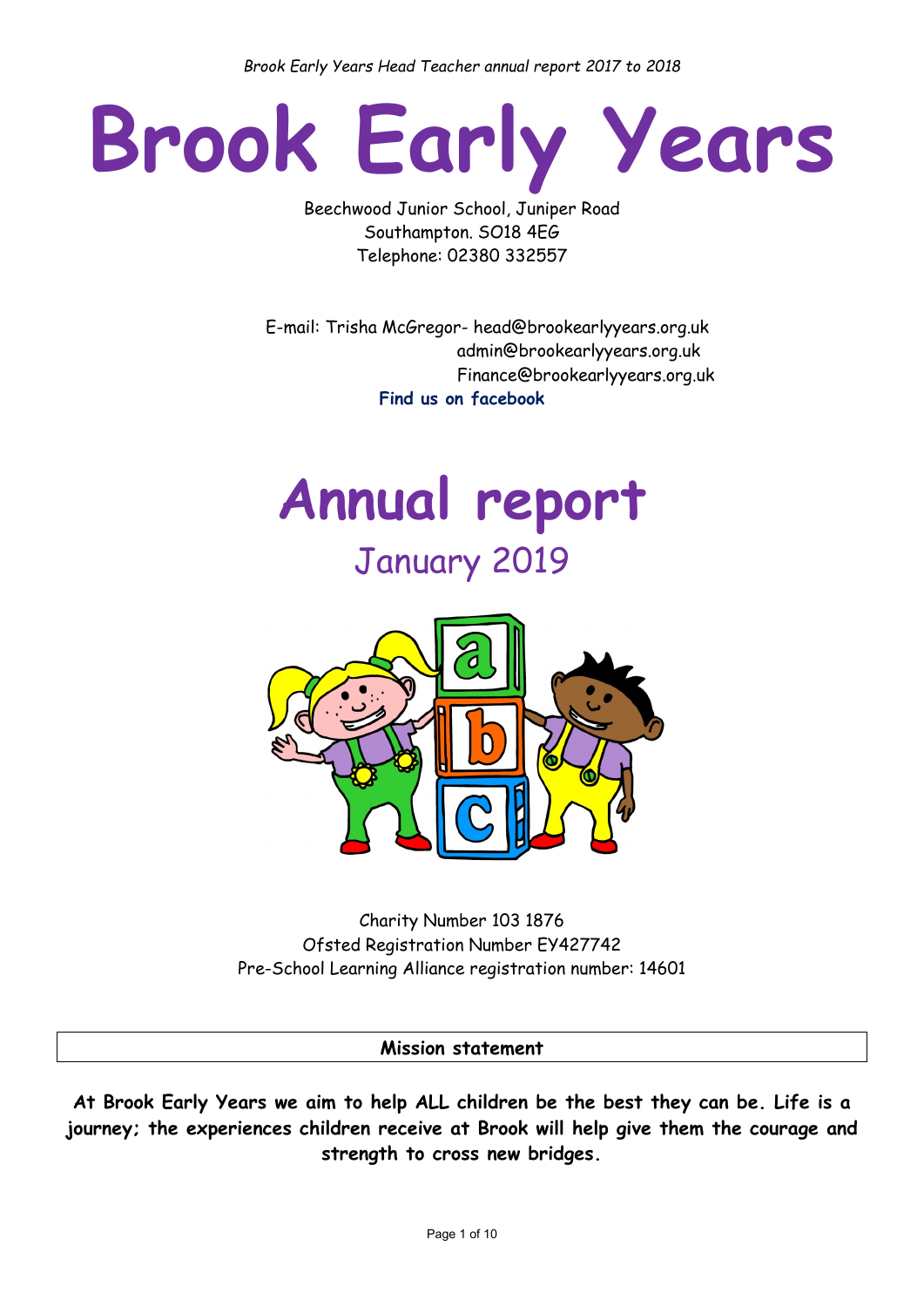#### **Structure, governance and management**

| Type of governing document        | Pre-school Learning Alliance model constitution adopted<br>19.11.1999. Amended 08.10.1997, 11.06.1998, 19.10.1999,<br>08.10.2006 |
|-----------------------------------|----------------------------------------------------------------------------------------------------------------------------------|
| How the charity is<br>constituted | Unincorporated association                                                                                                       |
| Trustee selection methods         | Nomination by outgoing committee members (Trustees)<br>and parents at the Annual General Meeting.                                |

All Brook Early Years policies and procedures abide by the laws regulating child care including The Special Educational Needs and Disability Code of Practice: 0 to 25 years (2014), The Children and Families Act 2014 and the Data Protection Act 2018 thereby conforming to the Early Years Foundation Stage Framework (2017) as laid out by these acts.

Brook Early Years is a Pre-school and is managed by the Head Teacher, assisted by a committee of members.

Committee members complete DBS checks in line with statutory requirements.

Brook Early Years is registered with and inspected by OFSTED (no EY427742) and have consistently achieved an "Outstanding" evaluation in both 2008, 2012 and 2016. 'Outstanding' Ofsted inspection (our latest inspection dated March 2016) is available on request and on our website [www.brookearlyyears.org.uk](http://www.brookearlyyears.org.uk/)

Brook Early Years is run as a charity for the public benefit of the children in the local area with the purpose of enhancing their education, explicitly during their preschool years by providing a safe, caring, supportive and stimulating range of learning activities, so that they are well prepared for statutory schooling.

Brook Early Years is a friendly inner-city preschool that has been established since 1984. We promote a safe, caring, supportive and child orientated environment for learning to take place through play.

We offer a range of provision that provides quality care and education in the foundation stage for Young children between the ages of 2 years and 5 years, with up to 52 children per session, for five days per week in term time.

We are run by a management committee of volunteers we work within the Early Years Foundation Stage (EYFS) framework. We follow set policies and procedures to ensure we continue to operate legally and ethically.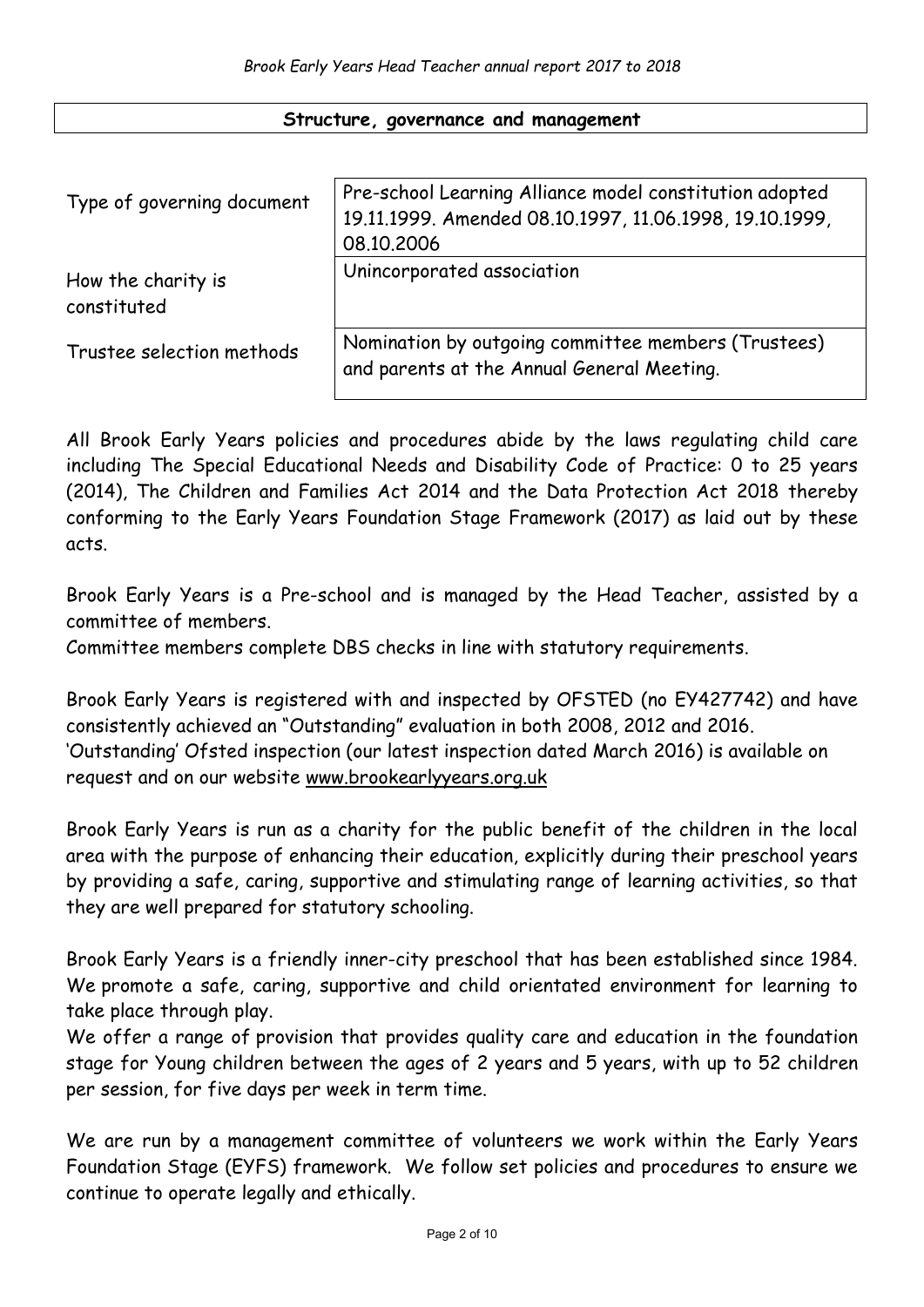For the period of this business Strategy we aim to ultimately offer our families, friendly, high quality and affordable childcare which where possible allows them to access full nursery education entitlement.

Brook Early Years staff and Head Teacher reviews and amends the policies/ procedures throughout the year, then passes them to the Committee/ Chair for their consideration.

Every policy has been reviewed in time for our yearly AGM, normally in the autumn term where they are formally adopted. A full set of updated policies is kept at the Pre-School. Parents have access to view the policies online on our website with a password.

## **Our objectives and activities**

Brook Early Years was originally opened at Moorlands School in 1984. In 1988, the group moved to Gordon Hall in Brook Road and its name changed to Brook Road Pre-School. Glenfield Infant School approached the group with the offer to run the Pre-School from a Community room that was being converted from a classroom. The new premises offered outdoor facilities that were sorely lacking at Gordon Hall. With the support of the Head teacher, Southampton Pre-School Learning Alliance and the Brook Pre-School Committee, along with funding from the LEA and Early Years Partnership, Brook Pre-School moved to Glenfield Infant School in September 1999 and officially changed its name to Brook Pre-School. With the demand for more school spaces, the LEA approached Brook to move to Beechwood Junior School. This offered Brook larger indoor (120sqft) and secure outdoor facilities (approx. 600sqft), but still having access to the beautiful wooded grounds of Glenfield Infant School, where we are able to take advantage of the lovely nature walks within the ground. Brook moved to Beechwood in September 2011 and officially changed its name to Brook Early Years.

In December 2004 Brook Early Years achieved the Pre-School Learning Alliance Accreditation and another in April 2012. We also achieved an Outstanding Ofsted report in May 2009 and a second in February 2012 and a third in Outstanding in March 2016.

Brook Early Years cater for children aged 2 years to 5 years. We offer 15 hours free funding through the government's scheme from the term after children have turned 3 or for eligible 2-year olds. We also offer 30-hour funding for eligible 3 and 4 year olds, over 46 weeks a year. We are open Monday to Friday from 8.00am to 3.30 pm.

We aim to be very flexible and work with parents to support their needs. Some children attend just mornings or afternoons some include lunch, breakfast and/or afterschool club, and some term time and others attend all day 46 weeks a year. We also offer funded children to stay longer than their funded hours and parents pay for this service, so parents can work longer.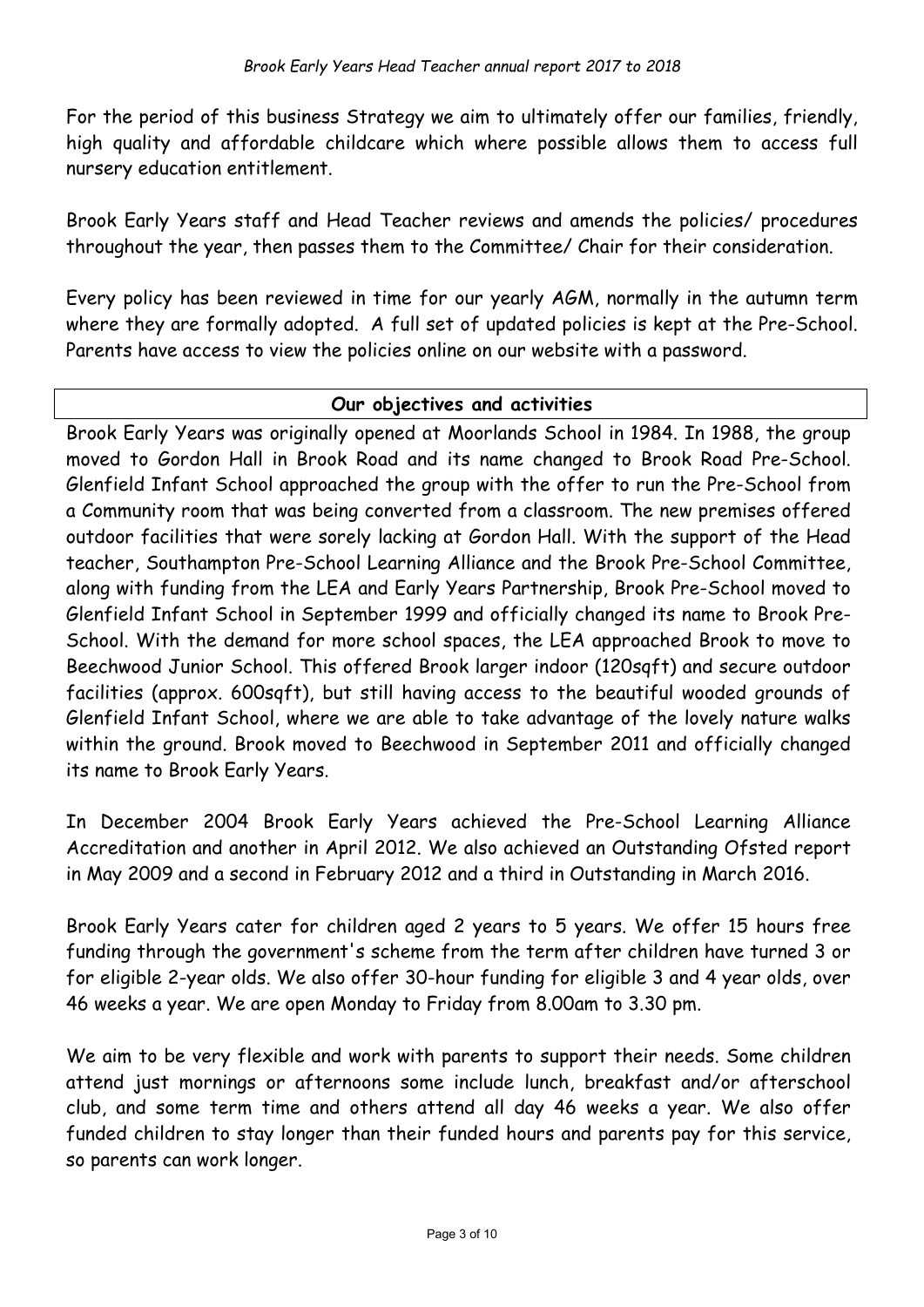Brook promotes child-centred learning through play. Play is the foundation for learning and creative problem solving. Through good quality play children learn at their highest level, enabling them to actively be involved in their learning. To concentrate, persist, create and co-operate to deal with world materials, situations and people without discriminating.

Our highly qualified practitioners are committed to promote a safe, clean environment (both inside and out) and work within each child's comfort zone to ensure optimal social, emotional and educational results.

We make full use of our outdoor area, as we recognise the opportunities and benefits that outdoor play provides. We plan and provide resources to enable the children to develop in all areas of learning when utilising both the indoor and outdoor areas. We offer free flow play, realising the positive effects for the children and the setting.

Brook is in receipt of Nursery Education Grant from the Local Educational Authority. As a charity, Brooks Management comprises of the Leader, parent and community Volunteers.

## **Organisational structure**

We are affiliated with the Charity Commission as an educational charity and are run by a voluntary committee made up from our family and associate members and community members.

The charity is controlled by its governing document, a deed of trust, and constitutes an unincorporated charity.

Trustees: Mrs A Blandford Mrs P R McGregor Mrs S Dabner Mrs C Lawley Ms L Field Ms C McGrath Ms C Lerego Ms C Stapley Ms T White I Mazur - appointed 19.1.2018

We are registered with Ofsted and are members of the PLA (Pre School Learning Alliance) this also allows us to free access to a legal advice team and the Southampton EYDCP (Early Years development and childcare partnership).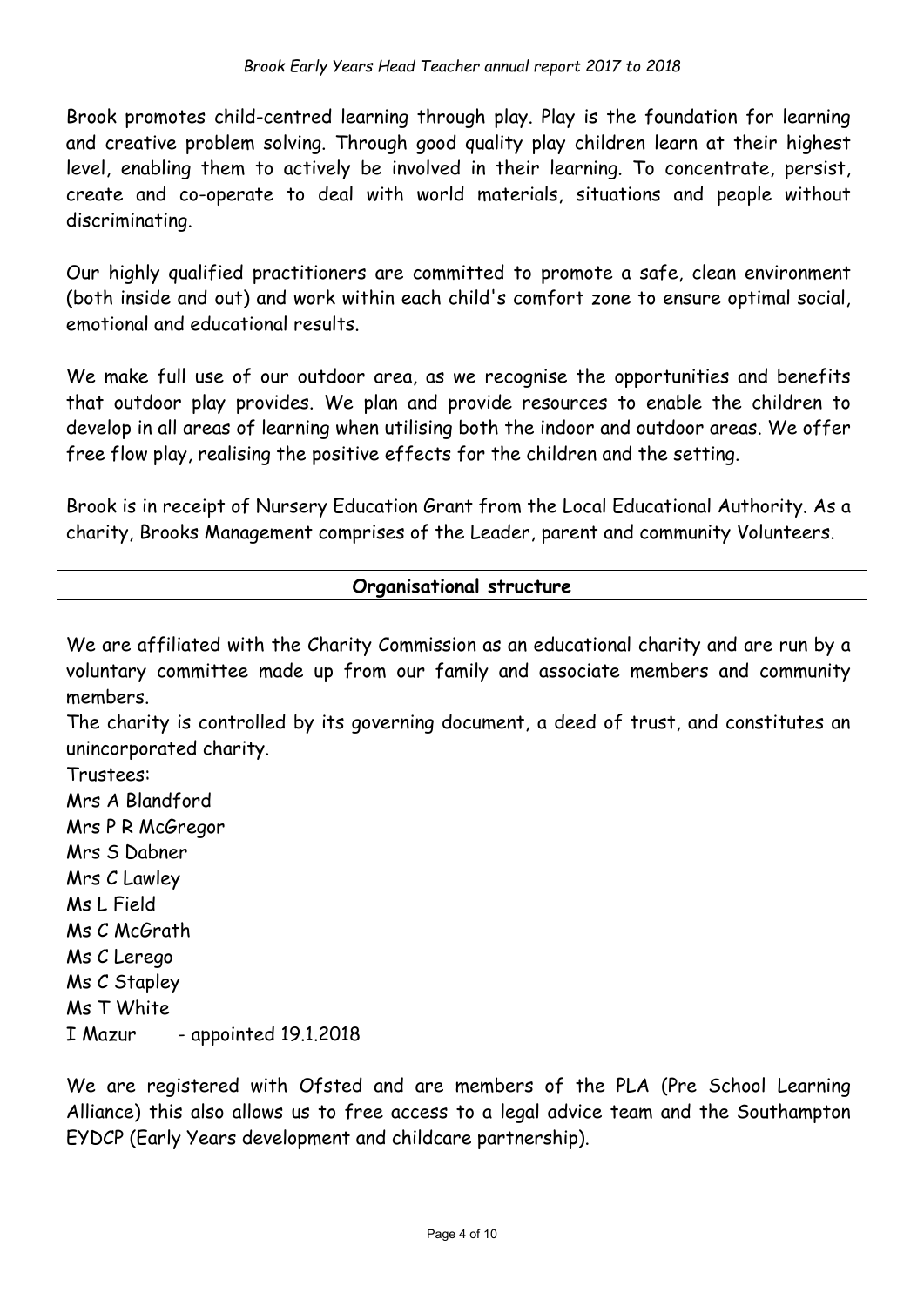The committee of parents are elected annually at the AGM which is responsible for the finances and the overall management of the group. Made up of 3 officers; Chair, Secretary, Treasurer, the head of Brook and a minimum of 2 other members. We hold termly meetings to make decisions about the current and future management of the setting. At each committee meeting the Bookkeeper presents an up to date statement of accounts. All decisions made by the committee are made in view of the financial situation and required reserves, as laid out in our constitution.

The Pre-School has much to offer parents and carers. Through committee work, fundraising and rota day's new skills and confidence can be gained. It's a chance to get to know others in the same situation and to develop a support network. Parents can share skills and interests with the children. Many lifelong friendships begin in the years when the children are at Pre-School together.

Brook advocate strong professional development for all our staff, currently we employ 14 members of staff:

| Name                  | Role                          | qualifications                   |  |
|-----------------------|-------------------------------|----------------------------------|--|
| Trisha McGregor       | Manager / Head Teacher        | EYT status                       |  |
|                       | CPLO/safeguarding/CLA officer | SEND, Safeguarding level 3       |  |
| <b>Phil Tudball</b>   | Deputy/ Inclusion officer     | EYT status,                      |  |
|                       | <b>EYFS</b> coordinator       | SEND Safeguarding level 3        |  |
| Ness Joyce            | Deputy SENco                  | NVQ3, SEND                       |  |
| Julie Lewington-Kelly | Early Language coordinator    | NVQ3, SEND                       |  |
| Kirstin McGregor      | Deputy Early Language officer | NVQ3, SEND,                      |  |
|                       | Deputy safeguarding officer   | Safeguarding level 3             |  |
| Jenny Windsor         | Early Years Administrator     | <b>H&amp;S</b>                   |  |
| Sara Pryce            | Finance administrator         | Degree in accountancy, SAGE      |  |
| Dodie Gossett         | Finance coordinator           | <b>AAT Degree in Accountancy</b> |  |
| Claire Crawford       | Senior practitioner           | Foundation degree                |  |
| Zoe Henderson         | Senior practitioner           | NVQ3                             |  |
| Patsy Harper          | Senior practitioner           | NVQ3                             |  |
| Jessica Fox           | Practitioner                  | NVQ3                             |  |
| Megan Linklater       | Apprentice                    | Working towards NVQ3             |  |
| Helena Andrews        | Apprentice                    | Working towards NVQ3             |  |

## **Our Achievements and performance**

During the last year we have continued to reflect on our services.

We had 104 children, aged two to rising fives, with up to 50 attending each session. We averaged 20% 2-year olds, 35% 3-year olds, and 45% 4 year olds. These children come from varied backgrounds; we had 14 with English as a second language, 16 children having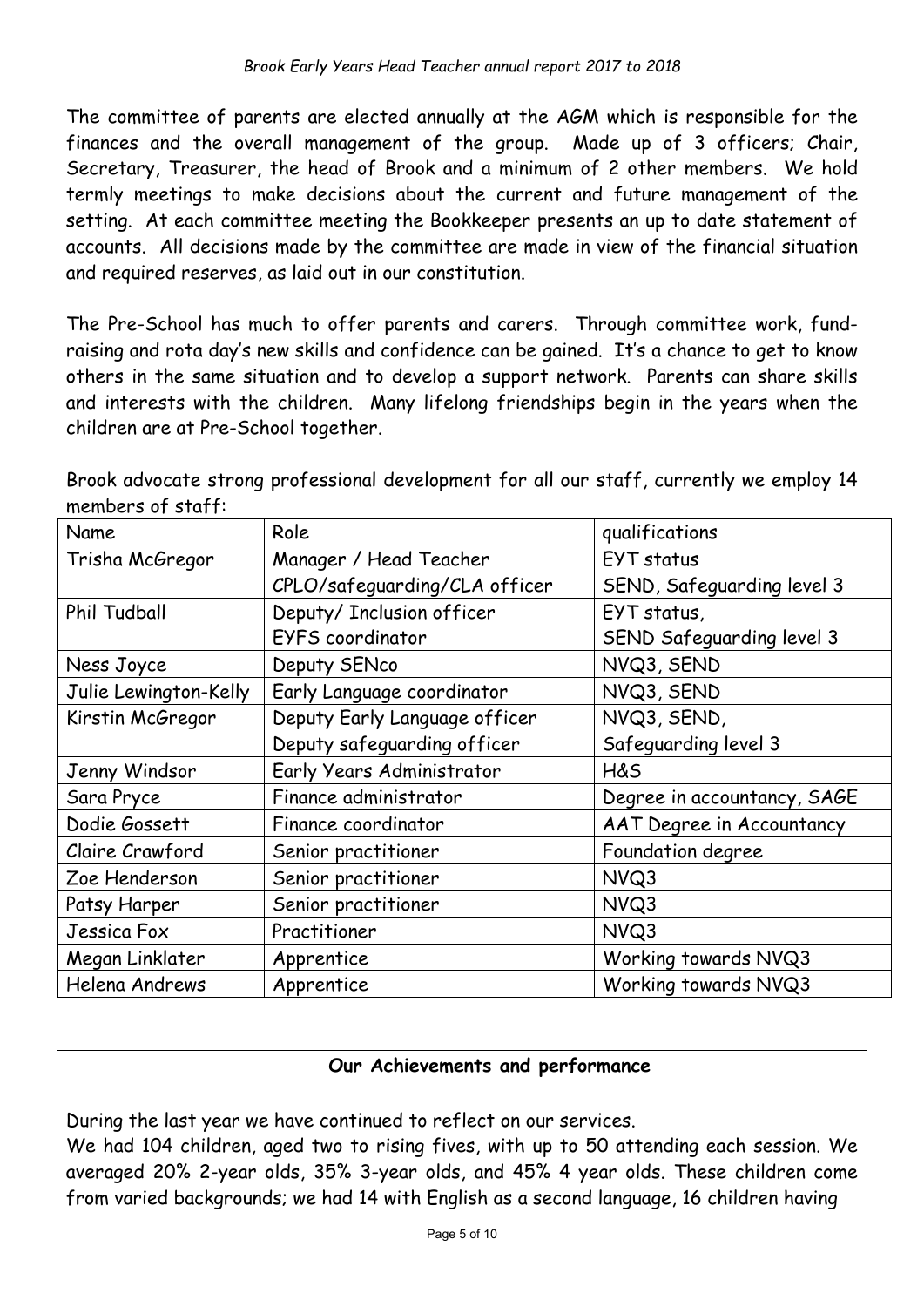dietary requirements, 18 with medical requirements,1 disabled child, 13 having I.E.P's, 2 one to one support funded by us ( 1 child being deferred from school due to not being school ready) and 1 one to one support funded by the government. We had 2 looked after child and 5 with child protection.

We have used our Early Years Pupil Premium funding to support up to 17 children with Narrative, BLAST and SEAD, supporting early language, Social and Emotional Development.

Since 2009 Brook has been involved with the Implementation of ECaT (Every Child a Talker). Since last year the Early Language coordinator has continued to work with our area Support speech therapist with Speech and Language therapy programmes for key children along with supporting children's language acquisition through speaking, listening and social skills, through a Narrative programme

This year we have also introduced a new initiative called BLAST. BLAST works on the underpinning skills for language, communication and literacy – turn taking, discrimination, listening, attention and social communication as well as developing basic language skills both receptively and expressively.

This year we have a looked after 2-year-old child that has only 20% hearing in one ear. We have worked intensively not only with social services but with NHS and the teacher for the Deaf. We are using Sign Language (rather than Makaton) intensely in the setting to support this child.

Brook advocate strong professional development for all our staff, Last year we employed 14 members of staff, including an administrator/ Health and safety officer and a selfemployed bookkeeper.

The Manager/Early Years Head Teacher is qualified to EYP status. With the remaining practitioners, (2 male and 9 females) 2 of which also have an EYPS and 1 qualified to foundation stage, 5 have NVQ3 and 1 practitioner this year is an apprentice working towards her level 3 and 2 working at level 2. We also have 4 staff qualified to SENCO level 3.

In addition to the Head Teacher we also employ 1 Deputy/Inclusion officer, 1 acting Deputy and 1 Deputy SEN officer. The senior practitioners (having level 3 and at least 2 years' experience) all specialise in an area, currently, we have 2 Early Language coordinators (ECAT), a Social Emotional Aspects coordinator (SEAD), an Enhancement coordinator, a Developmental play coordinator (DMP) and an Enhancement officer.

We are still working towards all staff achieving GCSE maths and English. Our Head Teacher is qualified to level 3 in safeguarding. This year we also have 2 more members of staff with level 3 in safeguarding and trained 7 members of staff in SEND level 2.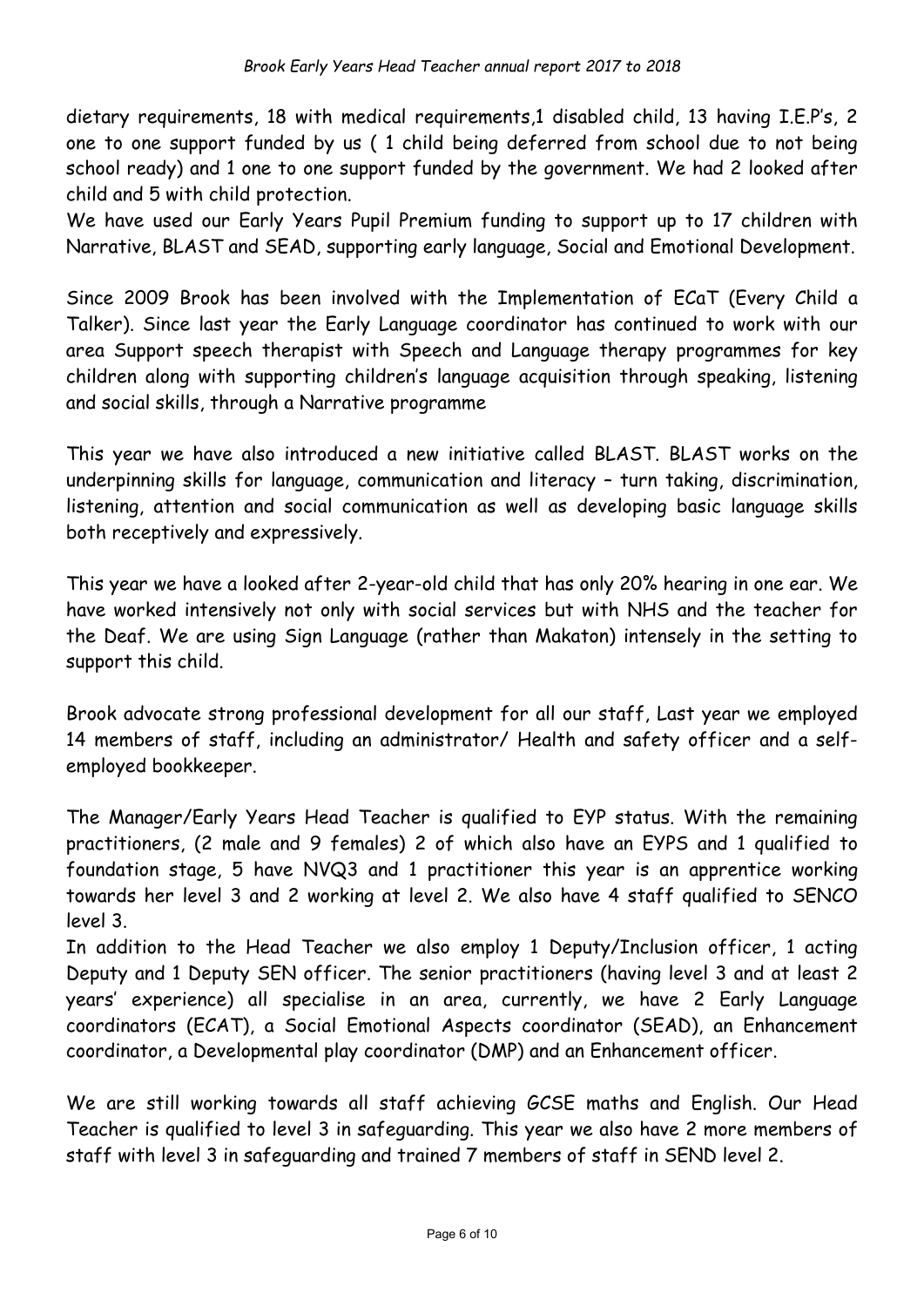Every 3 years staff must train in food hygiene and in first aid, this year we have also introduced continuous training in basic safeguarding practice and Prevent duty in Early Years for all staff. All staff were also trained in BLAST.

This year the Government increased the childcare offer for 3 and 4-year olds of working parents to the equivalent of 30 hours per week over a 38-week period (1140 per year). In September we opened for 46 weeks, extending by 8 weeks. (up to 24 hours funding over 46 weeks free) we have had 31 children take up the extra weeks including 3 that are not funded.

Last year we extended our facilities with a Mezzanine. This has worked extremely well. We have used the room for many different meetings with outside agencies and parent's consultations. Staff also seem to be happier having a room for lunchtime away from the children and working on paperwork peacefully.

This year we have purchased an air-conditioning unit in the office and a new opening window in the staff room. We also received a grant this year to purchase a new alarm system enabling us to become separate from the school building as we are open longer than the school we are attached to.

We still have a parent rota for parents helping at sessions; sharing their own special interests with the children. We have initiated themes to inspire parents to stay and play. Over the last year we had another science week where our Deputy produced simple science activities to show to the parents and children, with handouts so they could copy these at home together; we also had another garden week and reading weeks again to encourage parents to read to their children. We also have had workshops for parents to help them learn and understand about how Early years' work. We had making Christmas activities and pre-writing skills. During the weeks surrounding Father's Day we have activities designed to invite male family members into the setting, a sub-group that is normally reticent to become involved in the early years sector. We have helped parents with leaflets on childhood illnesses, healthy lunch boxes, the key songs we sing with the children, support to give up dummies (including a dummy tree to collect dummies each year and give a present when they do). During transition to school time we invite the parents to support us with their child's transition, visiting their new school with us. Every year we have a special celebration of all the children leaving us, inviting parents in to reflect on their children's time with us and a small ceremony the parents can be part of.

*Trisha McGregor* Head Teacher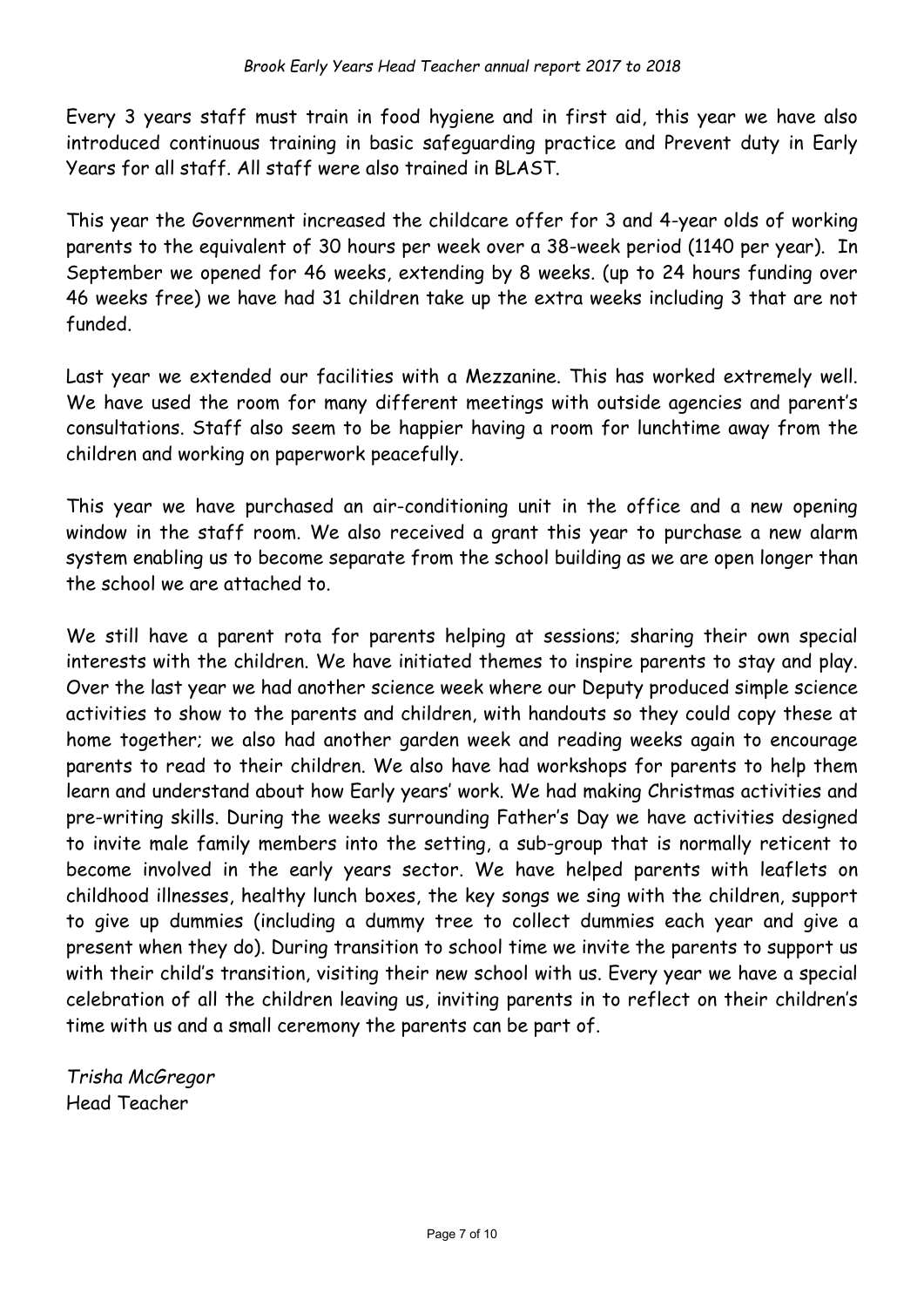# **Financial activities for year ending March 2018**

|                                                            |              |            | 2018     | 2017    |
|------------------------------------------------------------|--------------|------------|----------|---------|
|                                                            | Unrestricted | Restricted | Total    | Total   |
|                                                            | fund.        | fund       | funds.   | funds   |
| <b>INCOME AND ENDOWMENTS FROM</b><br>Charitable activities | £            |            |          |         |
| Development and education                                  | 286,984      | 2,120      | 289,104  | 224,688 |
| Total                                                      | 287,025      | 2,120      | 289, 145 | 224,701 |
| <b>EXPENDITURE ON</b><br>Charitable activities             |              |            |          |         |
| Development and education                                  | 228, 184     | 2,154      | 230,338  | 232,742 |
| Investment income                                          | 41           |            | 41       | 13      |
|                                                            |              |            |          |         |
| NET INCOME/(EXPENDITURE)                                   | 581841       | (34)       | 58,807   | (8,041) |
| Transfers between funds                                    | (34)         | 34         |          |         |
|                                                            |              |            |          |         |
| Net movement in funds                                      |              |            |          |         |
|                                                            | 58,807       |            | 58,807   | (8,041) |
| <b>RECONCILIATION OF FUNDS</b>                             |              |            |          |         |
| Total funds brought forward                                | 91,212       |            | 91,212   | 99,253  |
| TOTAL FUNDS CARRIED FORWARD                                | 150,019      |            | 150,019  | 91,212  |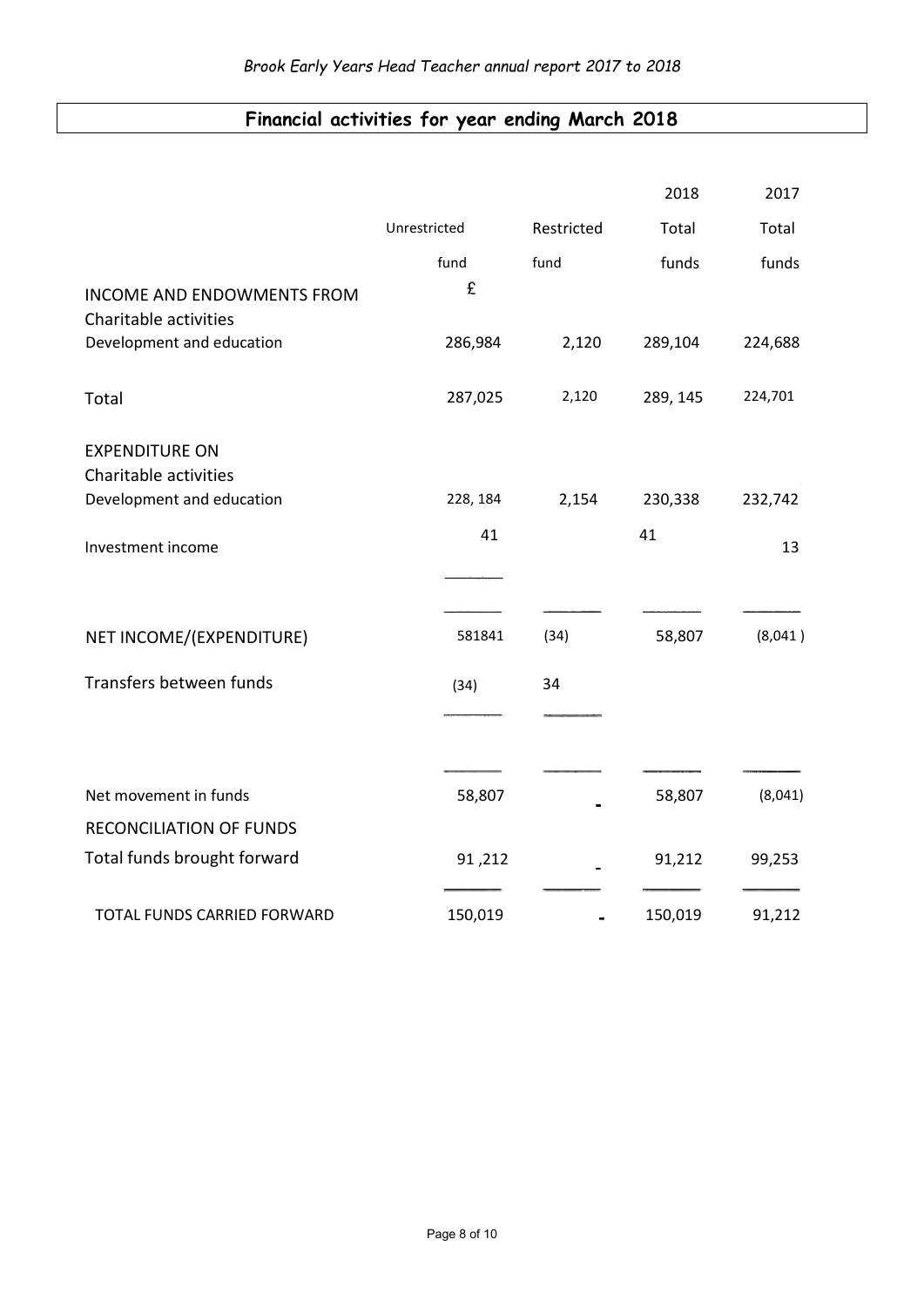## BALANCE SHEET AT 31 MARCH 2018

|                                           | 2018    | 2017    |
|-------------------------------------------|---------|---------|
| <b>FIXED ASSETS</b>                       |         |         |
| Tangible assets                           | 16,507  | 26,251  |
| <b>CURRENT ASSETS</b>                     |         |         |
| <b>Debtors</b>                            | 1,787   | 6,190   |
| Cash at bank and in hand                  | 133,873 | 60, 140 |
|                                           | 135,660 | 66,330  |
| <b>CREDITORS</b>                          |         |         |
| Amounts falling due within one year       | (2,148) | (1,369) |
| <b>NET CURRENT ASSETS</b>                 | 133,512 | 64,961  |
|                                           |         |         |
| TOTAL ASSETS LESS CURRENT                 |         |         |
| <b>LIABILITIES</b>                        | 150,019 | 91,212  |
| <b>NET ASSETS</b>                         | 150,019 | 91,212  |
|                                           |         |         |
| <b>FUNDS</b><br><b>Unrestricted funds</b> |         |         |
| <b>Restricted funds</b>                   | 150,019 | 91,212  |
| <b>TOTAL FUNDS</b>                        | 150,019 | 91,212  |
|                                           |         |         |

The financial statements were approved by the Board of Trustees on  $\mathbb{S}\left( \mathbb{Q} \mid \mathbb{S} \mid \mathbb{S} \right)$  and were signed on its behalf by:

*Annis Blandford* Chairperson